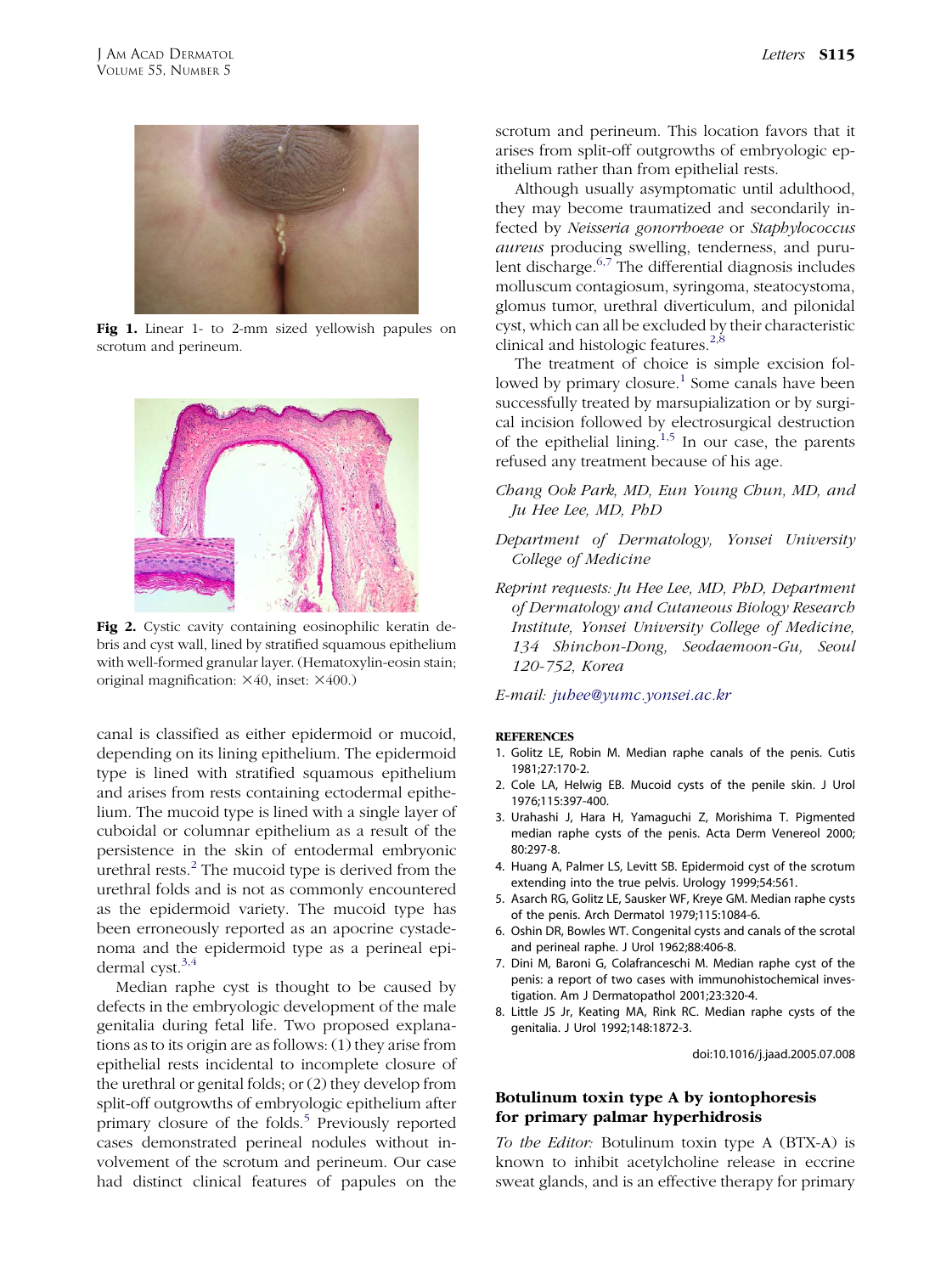palmar hyperhidrosis (PPH). Intradermal palmar injections are painful, however, and require regional anesthesia. We show here, in a small, double-blind, randomized, placebo-controlled study, that BTX-A can be delivered painlessly and effectively to the palms through iontophoresis. This should be regarded as a pilot study.

PPH is one of the most debilitating types of hyperhidrosis.<sup>[1](#page-2-0)</sup> Most conventional treatments, which include tap water or glycopyrrolate iontophoresis, systemic anticholinergics, and selective endoscopic sympathectomy, are of limited effectiveness or may be associated with major side effects. BTX-A injections, the latest addition to the arsenal of treatments, are effective but are limited by the need for regional anesthetic. This small, double-blind, randomized, placebo-controlled study shows that BTX-A can be delivered painlessly to the palms by iontophoresis.

We recruited 8 patients with PPH (6 females, 2 males; age range, 21-35 years; mean  $\pm$  SD, 29  $\pm$  6 years) into our trial. They were refractory to conventional therapy and adversely affected both socially and professionally by their condition.

BTX-A (Allergan Ltd; High Wycombe, Bucks, UK; 100 mouse units [MU] per vial) was reconstituted in 2.7 ml of preservative-free saline, and the same amount of saline acted as placebo. The hand to be treated with BTX-A was randomly selected and the other hand acted as placebo-treated control. Neither patient nor assessor (K.S.) was aware of which hand was treated with BTX-A or placebo, and all data remained computer-coded until the completion of data analysis.

Results are given as mean  $\pm$  SEM. The paired Student t test was used for continuous variables, and statistical significance was regarded as  $P \lt .05$ . All analyses were performed using GraphPad Prism (v 3.02; GraphPad Software Inc, San Diego, Calif).

We used the Phoresor II PM700 (Iomed Inc, Salt Lake City, Utah), which has a circular drug-delivery reservoir (Moor Instruments Ltd, Devon, UK) covering  $0.64 \text{ cm}^2$ , acting as the drug-delivery cathode. Nine sites on each hand were treated with a maximum of 2.5 mA, or else with the highest comfortable current, with the total dosage extending to 15.0 mA per minute at each site.

Palmar sweating was assessed by gravimetry and by Minor's starch iodine test at baseline and at 14 days posttreatment.<sup>[2](#page-2-0)</sup> Patients were also asked to quantify the effect of treatment at baseline and 14 days posttreatment using a 100-point visual analogue scale. $3$  On follow-up, the assessor and patient were both blinded to the response given at baseline.

All 8 patients completed the study. At baseline the difference in mean sweat production between the treated hands (215  $\pm$  40 mg/5 min) and control hands (166  $\pm$  34 mg/5 min) was not statistically significant.

Palmar sweating in the BTX-A-iontophorezed hands was significantly reduced at 14 days posttreatment (215  $\pm$  113 to 119  $\pm$  34 mg/5 min;  $P<.05$ ). Sweating in the saline-iontophorezed control hand showed an increase at 14 days following treatment (166  $\pm$  34 to 249  $\pm$  66 mg/5 min), although that change was not statistically significant ([Fig 1](#page-2-0)). With data normalized for inter-day variability using the saline-treated control hand, sweat rate decreased significantly in the BTX-A-treated hand, from 215  $\pm$  40 to 71  $\pm$  23 mg/5 minutes (*P* < .01). This correlates to a mean improvement of 66%. The fold-change  $(1 = no change)$  in the saline-treated control hand and BTX-A-treated hand was 1.94  $\pm$ 0.42 and 0.34  $\pm$  0.07, respectively. The difference was statistically significant ( $P < .01$ ).

The changes in sweating as assessed by Minor's starch-iodine test, though patchy and difficult to quantify accurately, largely paralleled the gravimetric results. Relative anhidrosis took a roughly circular shape in some patients' palms, with a radius measuring between 0.3 cm and 1.5 cm ([Fig 2](#page-2-0)).

Patients' subjective reporting, not statistically significant between the hands at baseline, showed no significant change in the untreated hands from baseline to 14 days posttreatment (65  $\pm$  8 to 55  $\pm$ 19). The BTX-A-treated hand, however, showed a significant improvement (68  $\pm$  5 to 45  $\pm$  9;  $P \, \langle 0.01 \rangle$ , corresponding to a 34% improvement from baseline. No side effects were reported.

It is intuitively reasonable that iontophoresis should be of use in delivering BTX-A. It might drive compounds into the skin by ion-electric field interaction, by increasing skin permeability, or by increasing bulk flow. $<sup>4</sup>$  $<sup>4</sup>$  $<sup>4</sup>$  Its mechanism is not yet fully</sup> understood, but iontophoresis can deliver small molecules like lidocaine into the skin reliably.<sup>[5](#page-2-0)</sup> In vitro studies suggest that larger molecules and polypeptides like calcitonin and insulin can also be delivered transdermally.<sup>[6](#page-2-0)</sup> Iontophoresis is reported to transport compounds through the skin by increased current-induced water/solvent flux and increased pore size, $\bar{z}$  and eccrine glands should be accessible through the ducts, so even BTX-A, which is quite large  $(900 \text{ kDa})$ ,<sup>[8](#page-2-0)</sup> should penetrate the skin. For these reasons we undertook a preliminary study before this one, which suggested that BTX-A iontophoresis reduces palmar sweating by up to 81%, and that this effect lasts some 3 months.<sup>[9](#page-2-0)</sup>

Our gravimetric results correlate well with the findings of previous studies of intradermal BTX-A injections in the treatment of PPH. Using the same